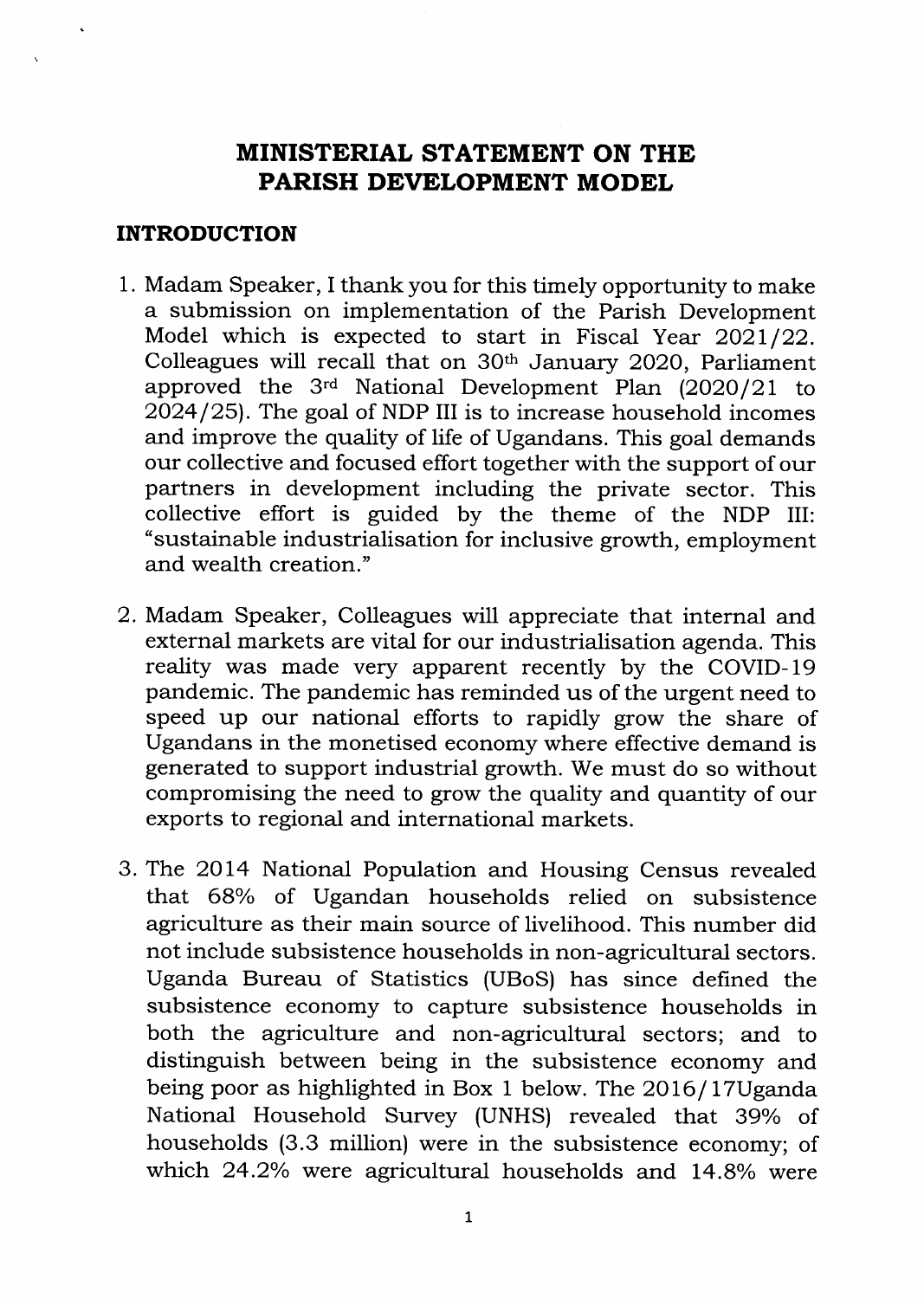non-agricultural households (Table 1 below). UBoS has further undertaken to establish the share of all households in the subsistence economy using the 2OL9 /2O Uganda National Household Survey (UNHS), and these estimates will be released at end of April, 2O2I.

#### Box 1: Definition of Households in the Subsistence Economy

Households in the Subsistence Economy are defined as those engaged in production of goods and/ or services whose returns are onlg enough or unable to meet their basic food and non-food requirements. They include households engaged in subsistence farming; earning a wage or salary; operating a business; and completelg not working.

| Subsistence Economy (2016/17 Figures)     |            |                |  |
|-------------------------------------------|------------|----------------|--|
| <b>Economic Activity</b>                  | Households | Share $(\%)$   |  |
| <b>Subsistence Farming</b>                | 2,042,000  | 24             |  |
| Wage/Salary Earning                       | 384,200    | 5              |  |
| <b>Income-Generating Enterprise</b>       | 795,100    | 9              |  |
| Not Working                               | 78,400     |                |  |
| <b>Sub-Total: Subsistence Economy</b>     | 3,299,700  | 39             |  |
| Wage/Salary Earning                       | 2,148,000  | 25             |  |
| <b>Income Generating Enterprise</b>       | 2,702,200  | 32             |  |
| Not working & living above poverty line   | 306,000    | $\overline{4}$ |  |
| <b>Sub-Total: Non-Subsistence Economy</b> | 5,156,200  | 61             |  |
| <b>Total Households</b>                   | 8,455,900  | <b>100</b>     |  |

Table 1: Households in Subsistence and Non-Subsistence Economy (2016/17 Figures

4. Madam Speaker, you are aware that in 1992, 56% of Ugandans were living below the national poverty line. By  $2016/17$ , Government's poverty eradication efforts had reduced this share to  $21.4\%$  (8 million people). The Youth Livelihood Programme (YLP) and the Uganda Women Empowerment Programme (UWEP) are some of recent development programmes helping to further drive down poverty. Despite the general success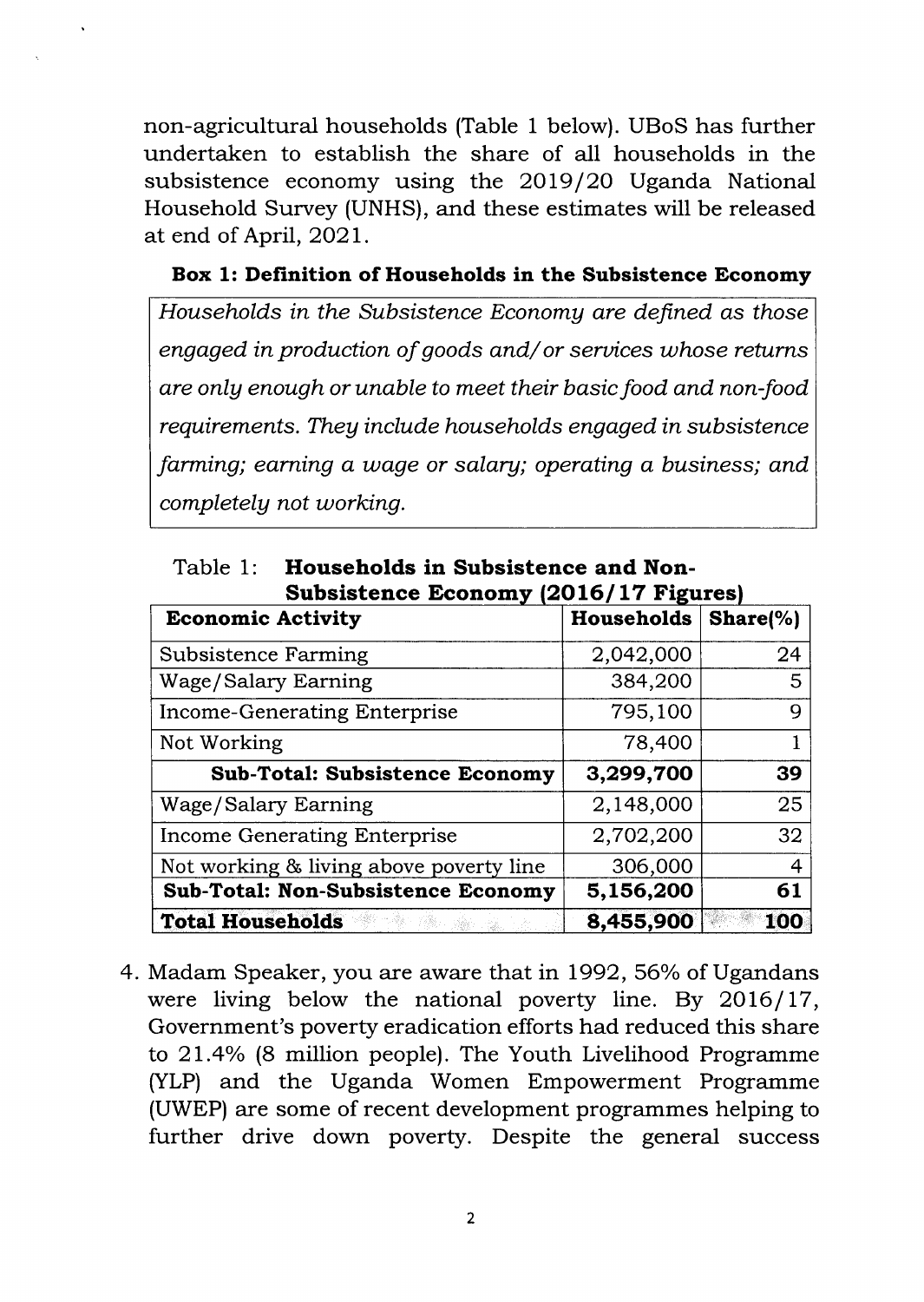registered by these and other related programmes, they continue to be characterised by the following limitations:

- i) Their coverage has been localised to a few parishes at a given time,
- They have not been directly relevant to the country's industrialisation and food security agenda, ii)
- They generally suffer from high administrative costs, and iii)
- Their services are relatively expensive for their intended beneficiaries. I will illustrate this point later in my statement.  $iv<sub>l</sub>$
- 5. Madam Speaker and Colleagues, having 2 out of every <sup>5</sup> Ugandans living from hand-to-mouth is unacceptable. Government is convinced that nothing can better guarantee inclusive growth and employment for Ugandans than equitable participation of more Ugandans in the monetised economy. It is the above background that I now wish to proceed to talk about the Parish Development Model – a reform that is fully backed by<br>the Local Government Act (1997); the Public Sector the Local Government Act (1997); Transformation Programme of NDP III; the Manifesto of the National Resistance Movement (2021 to 2026) and both Presidential and Cabinet directives on priority commodities for Area-Based Commodity Development (ABCD).

### THE PARISH DEVELOPMENT MODEL

- 6. The Parish Development Model (PDM) is a strategy for organising and delivering public and private sector interventions for wealth creation and employment generation at the parish level as the lowest economic planning unit. Its implementation marks a major milestone in Uganda's development journey in three main ways:
	- a. It accelerates implementation of Area-Based Commodity Development (ABCD) planning which is vital for realising the quantity and quality of agricultural production required for agro - industrialisation and export development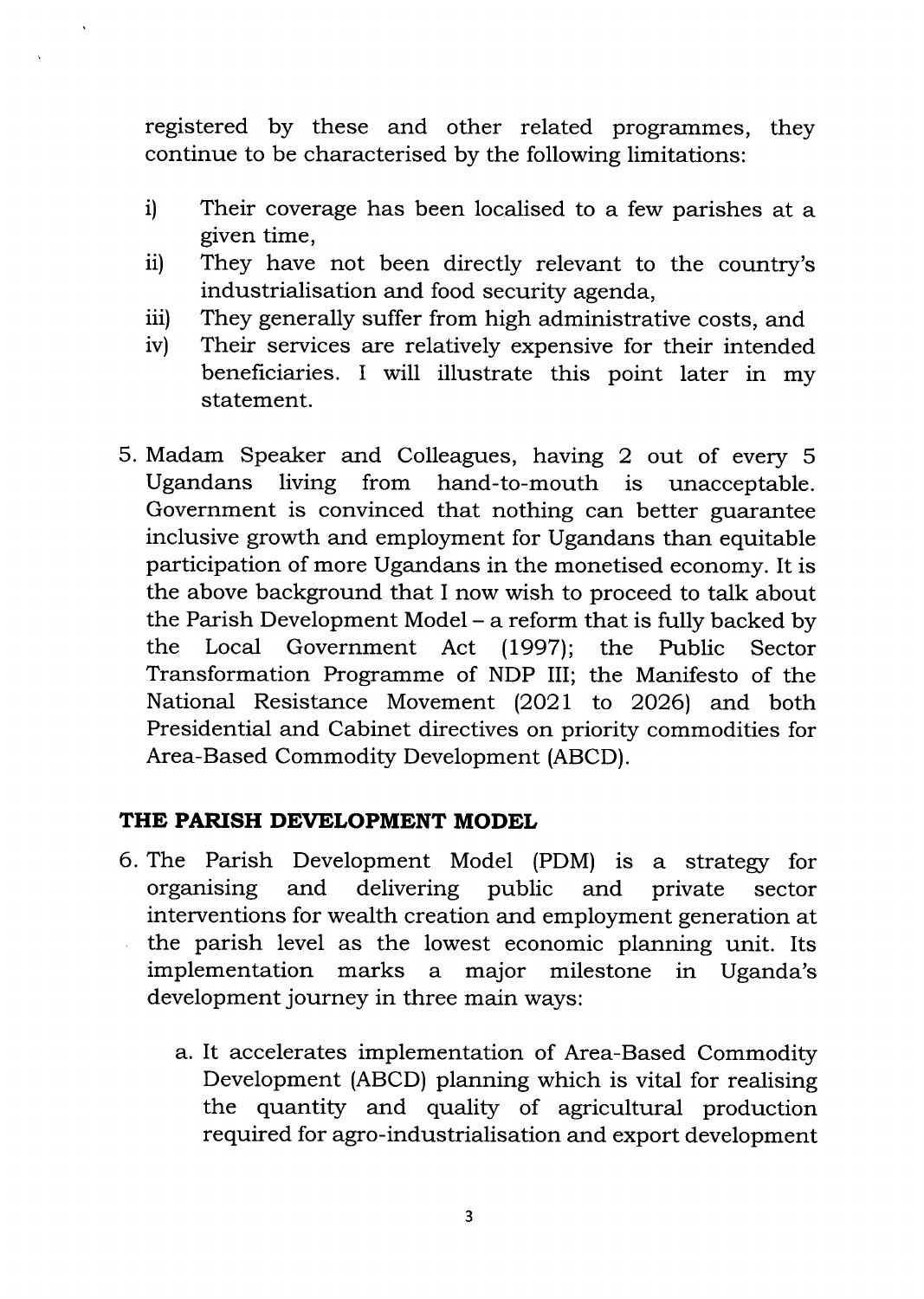- b. It extends the whole-of-government approach for development to the parish level in a consolidated manner as opposed to working in silos; and
- c. It localises Vision 2O4O and the National Development Plan for effective measurement and management of development interventions.
- <sup>7</sup>. The Parish Development Model is made up of seven pillars (Table 2). These pillars are implemented by both public and private sector institutions at the central and local government levels.

|                     | 10000 2. 4 MMMM VI 5MV A WANDA AFVTVAVDAAVIA MAVWYA |  |  |  |  |
|---------------------|-----------------------------------------------------|--|--|--|--|
| Pillar 1            | Production, Processing and Marketing (Value Chain   |  |  |  |  |
|                     | Development)                                        |  |  |  |  |
| Pillar 2            | Infrastructure and Economic Services                |  |  |  |  |
| Pillar <sub>3</sub> | Financial Inclusion                                 |  |  |  |  |
| Pillar 4            | Social Services                                     |  |  |  |  |
| Pillar 5            | Community Data (Community Information System)       |  |  |  |  |
| Pillar 6            | Governance & Administration                         |  |  |  |  |
| Pillar 7            | Mindset Change                                      |  |  |  |  |

Table  $2<sup>c</sup>$  Pillars of the Parish Development Model

8. Madam Speaker, the Local Government Act (1997) provides for the parish as a planning unit of government. Section <sup>47</sup> specifically, provides for a 11-Member Parish Executive Committee (PEC) comprising of the members listed in Table 3 below. One third of PEC members should be women. The Harmonised Participatory Planning Guide for Parishes/Wards issued by Ministry of Local Government (MoLG) in 2003 adopted the Parish Council as the default Parish Development Committee (PDC). The same Guide also provides for co-opted people with expertise to advise the PDC in technical areas under consideration by the PDC. This effectively makes the PDC a technical arm of the Parish Council. The co-opted people represent various experiences and interests. They include representatives of faith-based organisations and reputable persons such as retired civil servants like teachers.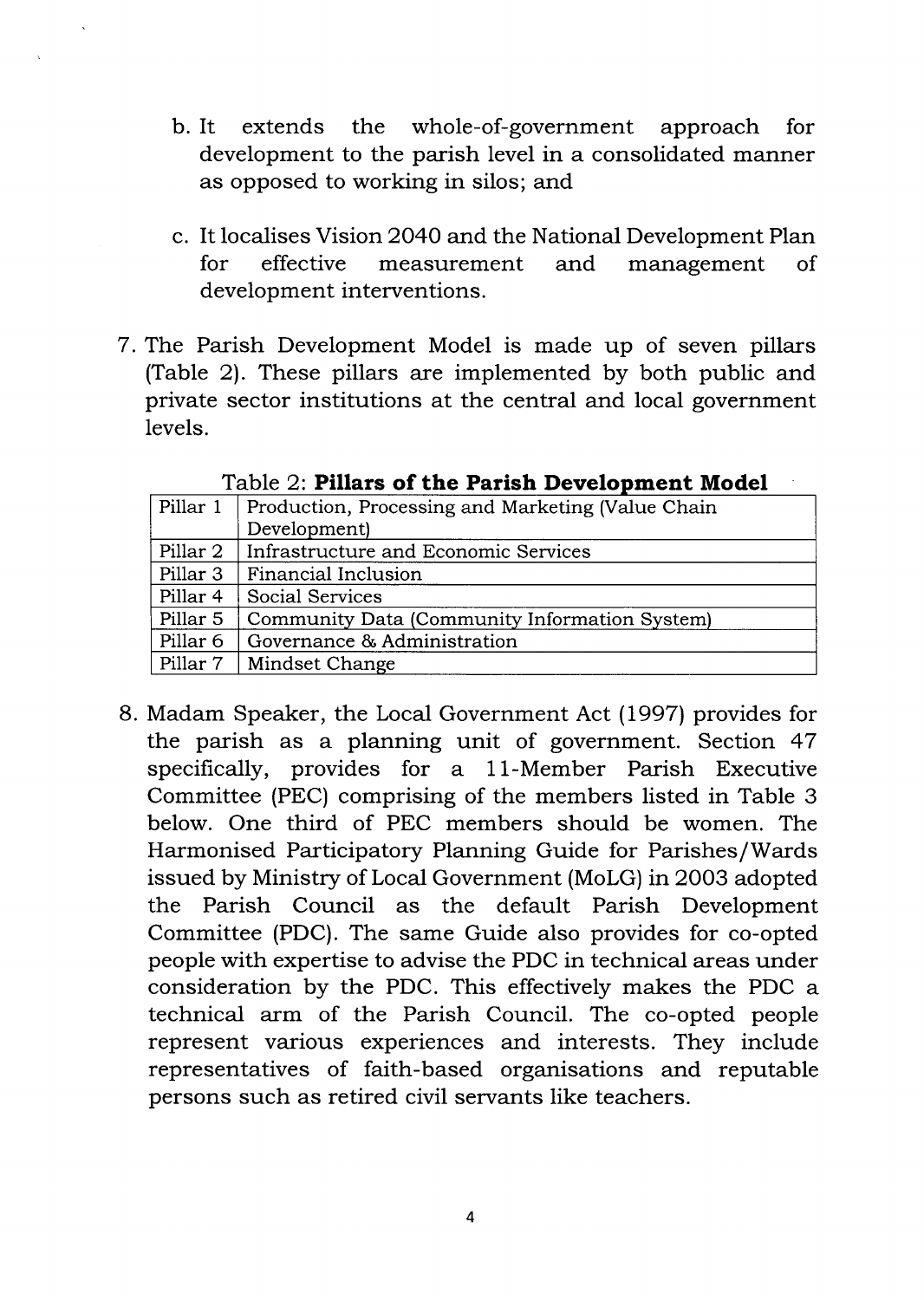|  | Table 3: Composition of the Parish Executive Committee |  |  |  |  |
|--|--------------------------------------------------------|--|--|--|--|
|--|--------------------------------------------------------|--|--|--|--|

| 1. Chairperson                                            |
|-----------------------------------------------------------|
| 2. Vice Chairperson                                       |
| 3. General Secretary                                      |
| 4. Secretary for Information, Communication and Education |
| 5. Secretary for Security                                 |
| 6. Secretary for Finance                                  |
| 7. Secretary for Production and Environmental Affairs     |
| 8. Secretary for Youth                                    |
| 9. Secretary for Women                                    |
| Secretary for Persons with Disabilities<br>10.            |
| 11.<br>Secretary for Council of Older Persons             |

9. The Local Government Act further provides, under Section 69, that the Parish Chief will be responsible for ensuring implementation of district and Government policies and programmes in his or her area of jurisdiction. It mandates the Parish Chief to assist the Parish Council in planning, budgeting and budget implementation; supervise or monitor the implementation of socioeconomic development projects; and to implement lawfu1 policies and decisions of the Council. The Parish Chief is under the supervision of the Parish Council, Sub-County Chief and Chief Administrative Officer.

## RESULTS FRAMEWORK OF THE PARISH DEVELOPMENT MODEL

- 10. Madam Speaker and Colleagues, the goal of the PDM is socioeconomic transformation for wealth creation and employment generation at the parish level. Performance against this goal will be measured by the share of households who graduate into the non-subsistence economy. This share will be monitored and reported on at parish, district and national levels.
- <sup>1</sup>1. Madam Speaker, the Parish Development Model consists of the following three components which are briefly highlighted below: Strategic Planning and Financing; Commercial Household Production and Performance Results.

### Strategic Planning and Financing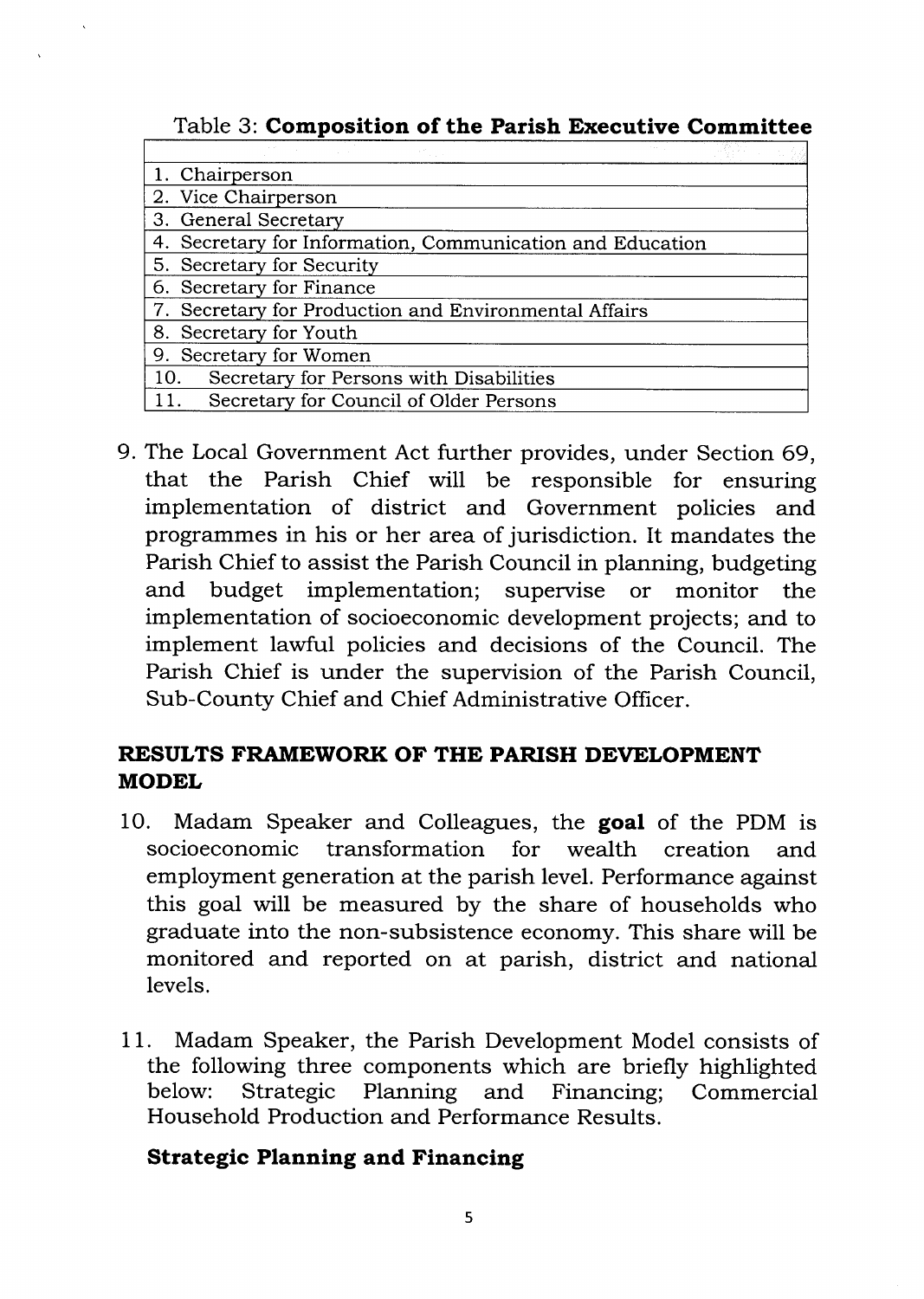12. Government has identified and prioritised development of eighteen (18) commodities under the Parish Development Model (Tab1e 4). These are commodities that have market locally and internationally.

| 1. Coffee                  | 10. Fish           |
|----------------------------|--------------------|
| 2. Cotton                  | 11. Diary          |
| 3. Cocoa                   | 12. Beef           |
| 4. Cassava                 | 13. Bananas        |
| 5. Tea                     | 14. Beans          |
| 6. Vegetable Oils/Oil Palm | 15. Avocado        |
| 7. Maize                   | 16. Shea Nut       |
| 8. Rice                    | 17. Cashew Nuts    |
| 9. Sugar Cane              | 18. Macadamia Nuts |

Table 4: Priority Commodity List for the Parish Model

13. Successful implementation of the Parish Development Model requires ready market and value addition for the production surplus from the parish. This market is provided by SMEs and cooperatives engaged in processing, manufacturing and exporting of the 18 priority commodities. The sustainable growth and development of these SMEs requires a competitive business environment including access to development finance. To this end, the Ministry of Finance, Planning and Economic Development (MFPED) will play its role of strategic economic planning and financing as highlighted below.

i) Negotiating Markets: Working under regional and international economic cooperation frameworks such as EAC to drive up volumes and values of Ugandan exports

ii) Value Chain Development (Zonal and National): Guiding public and private investment to support processing and manufacturing at the zonal and district level. This includes having in place zonal-specific economic plans for development of commodity value chains in support of increased production and productivity at the parish level

iii) Fostering a Competitiveness Business Environment: Prudent management of the macroeconomy to ensure a stable and low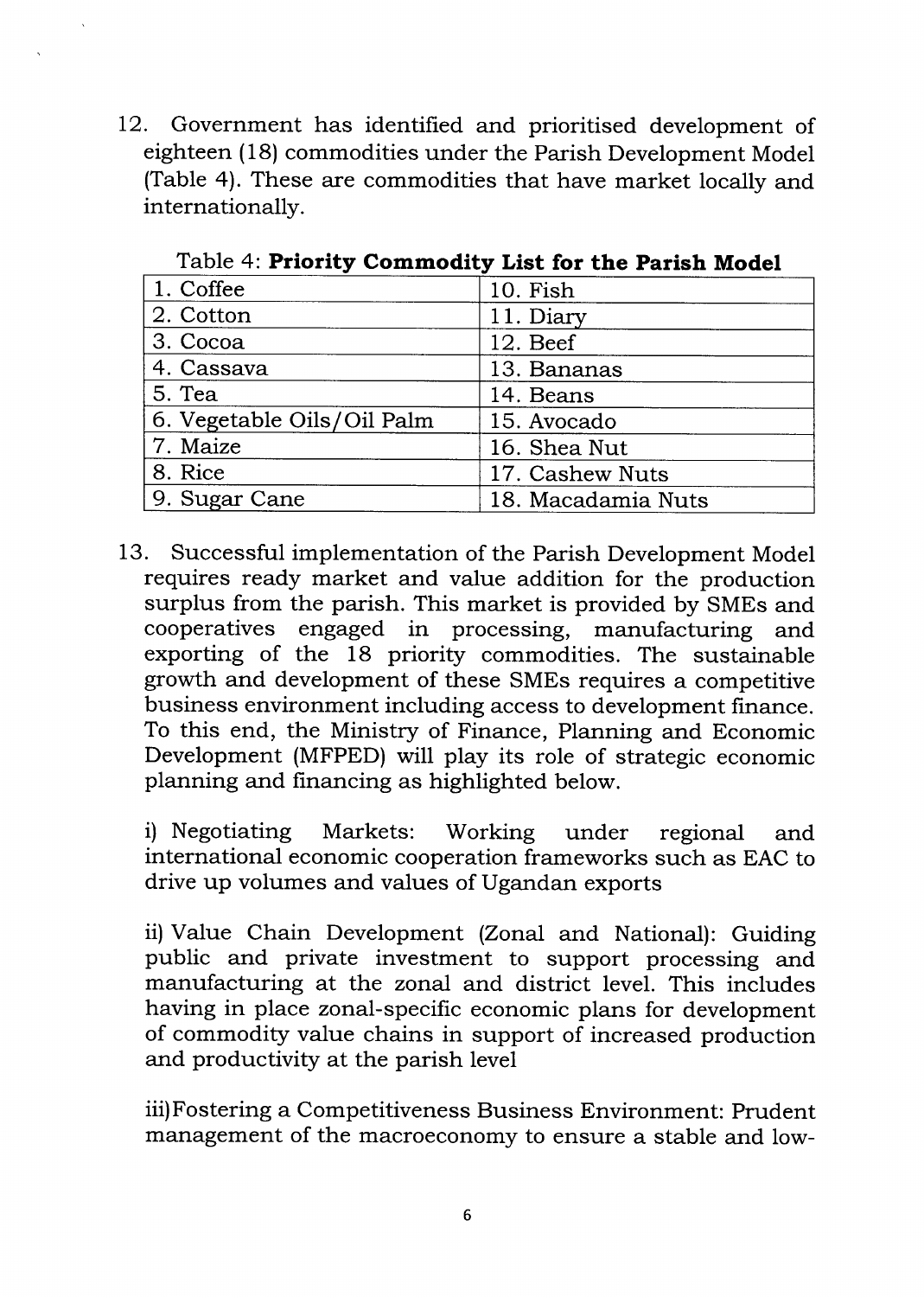cost business environment capable of attracting private investment and boosting exports

iv)Mobilising SME Financing: Alignment of microfinancing strategies at the parish level with financing strategies for SMEs, Cooperatives and Industrialists at the zonal and national level under the auspices of the National Financial Inclusion Strategr and the Financial Sector Development Strategy (FSDS).

### Commercial Household Production

L4. Madam Speaker, under the Parish Model, the CAO will be tasked with the responsibility to achieve a sustainable production surplus of the applicable commodities by the parishes in his/her district.

### Performance Results

15. Madam Speaker, Consistent with the whole-of-government approach, Office of the Prime Minister (OPM), together with Uganda Bureaus of Statistics, Ministry of Local Government and the Ministry of ICT and National Guidance will spearhead government-wide coordination of performance measurement and management under the Parish Development Model.

#### SPECIFIC INTERVENTIONS OF THE PARISH DEVELOPMENT MODEL

- 16. Madam Speaker, each of the seven Pillars of the Parish Model has specific interventions and budgets allocated to it. Details are contained in a document titled "A Quick Guide to the Parish Development Model" that I will lay on the Floor at the end of my statement.
- <sup>17</sup>. Of the seven pillars of the Model, Pillar 3 on Financial for in FY 2021/22. I will therefore highlight the key interventions and budgets contained under this piIIar.
- 18. Pillar 3 Financial Inclusion: Interventions under this pillar are intended to promote savings and investment by households in activities with a potential for generating a production surplus. The specific interventions include: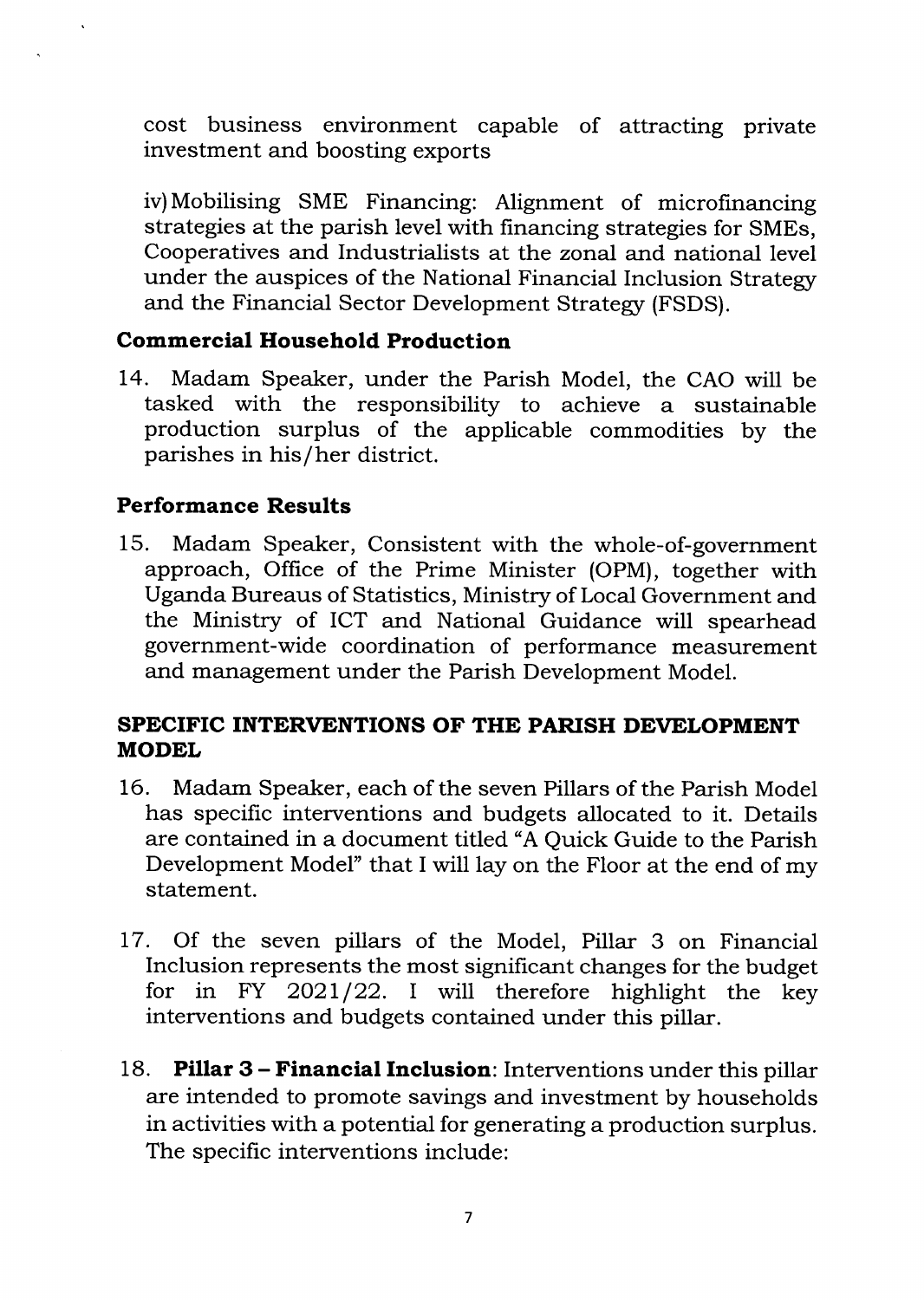- i) Establishment and capitalisation of the Parish Revolving Fund,
- ii) Supervision of parish-based SACCOs by Uganda Microfinance Regulatory Authority (UMRA),
- iii)Capitalisation of constituency-based SACCOs under the Presidential Initiative for Wealth Creation and Jobs (EMYOOGA) for households in the non-subsistence economy
- 19. Participating parish-SACCOs under the Parish Development Model will lend funds from the Parish Revolving Fund to individual households or household collectives at <sup>a</sup> concessional interest rate [inflation  $+1\%$ ]. This is intended to ensure that there is no loss of value of money.
- 20. Ushs 4O4.3 billion has been budgeted for capitalisation of the Parish Revolving Funds in FY2021/22. This translates to an average allocation of Ushs 38.16 million per parish. average allocation of Ushs 38.16 million per parish. Government will allocate more funds to further capitalise the Parish Revolving Fund in the subsequent Financial Years of the NDP III period. To allow time for consultations and preparation of a detailed allocation criteria for parish-specific allocation of funds, parishes will receive a uniform allocation of Ushs 38.16 million in FY  $2021/22$ .
- 21. In FY 2022/23 and the medium term, the specific amount of funds to be allocated to the Revolving Fund of the respective parishes will be determined using the following broad criteria:
	- i) Share of households in the subsistence economy by subcounty. This will be established using a Parish Register to be established under Pillar 5 of the Model
	- ii) Affirmative action for special groups (women, youth and Persons with Disabilities). Consistent with the current affirmative policy of Government, we are proposing that parishes allocate 30% of the money from the Parish Resolving Fund to household enterprises endorsed by women in the household.
	- iii)Affirmative actions for different regions and zones based on parameters such as poverty.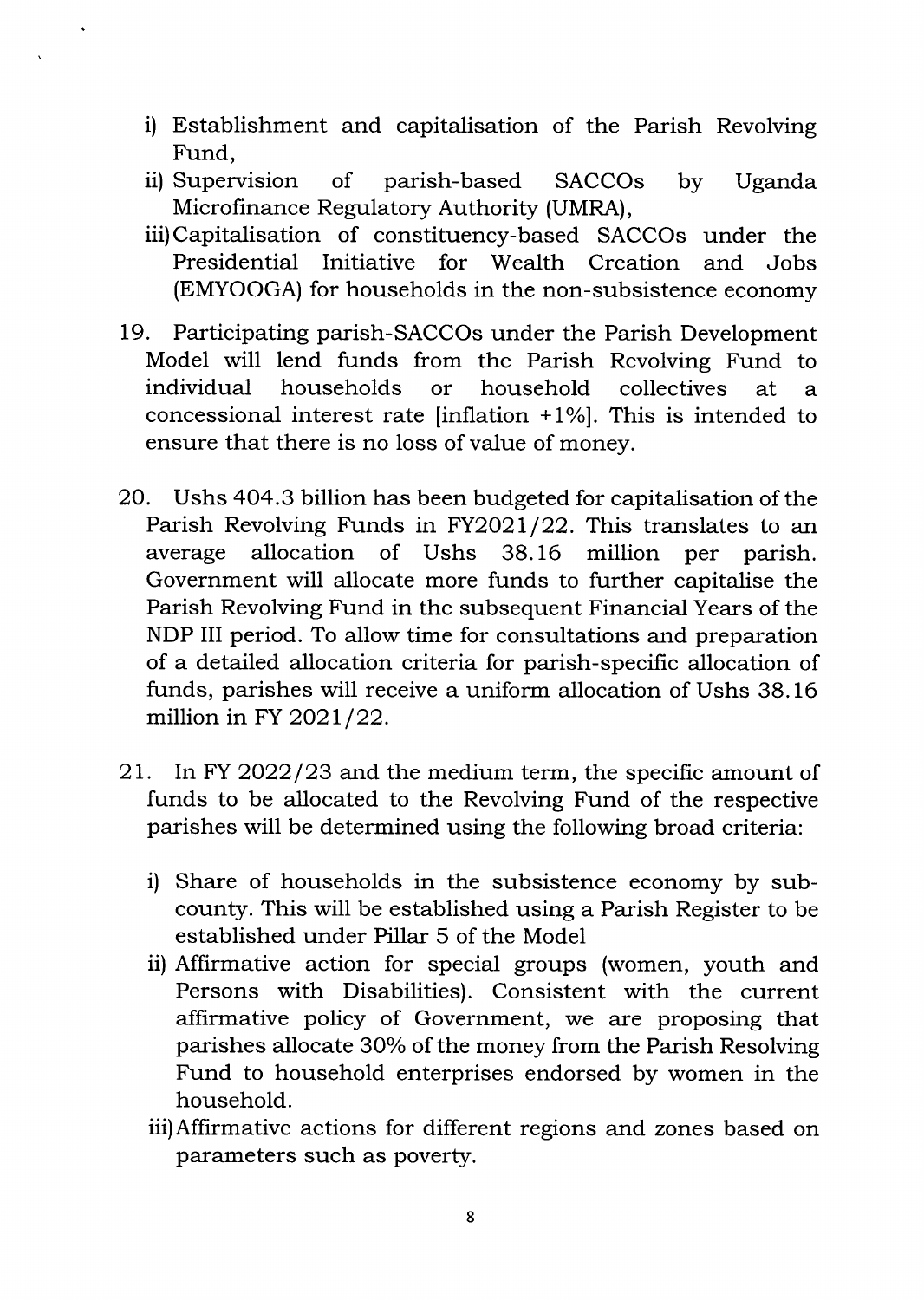#### HOW WILL THE PARISH MODEL BE FINANCED?

22. Madam Speaker, with exception of Pillar 3 on Financial Inclusion, all pillars of the Parish Development Model will continue to be funded under existing arrangements. In FY 2O2L / 22, the Pillar 3 of the Parish Development Model will be financed through amalgamation of the wealth funds listed in Table 5 below.

|   | <b>Wealth Fund</b>                    | FY2021/22<br><b>Allocation</b><br>(Bns) |
|---|---------------------------------------|-----------------------------------------|
|   | Youth Livelihood Fund                 |                                         |
| 2 | Uganda Women Empowerment Fund         | 32                                      |
| 3 | PRDP                                  | 98                                      |
| 4 | Luwero-Rwenzori Development Programme | 9.3                                     |
| 5 | <b>NAADS</b> (Seedlings)              | 56                                      |
| 6 | Agri-LED (OWC)                        | 200                                     |
| 7 | <b>UCDA</b> (Seedlings)               | 58                                      |
|   | <b>Totals</b>                         | 453.3                                   |

Table 5: Amalgamated Funds to Finance the Parish Model

23. A total of Ushs 59 billion that is currently in circulation under the existing arrangement of the Youth Livelihood Programme and Uganda Women's Empowerment Programme (UWEP) will also be channelled to the Parish Resolving Fund upon its recovery from beneficiaries with time. The amalgamated funds under the Parish Revolving Fund will be distributed as summarised in Table 6 below.

| TADIO OI <b>stomilovationi maminiai y oi imilaigainatou i anu</b> b |           |        |              |            |          |               |
|---------------------------------------------------------------------|-----------|--------|--------------|------------|----------|---------------|
|                                                                     | Parish    | Admin. | <b>Staff</b> | <b>CIS</b> | Training | Sub-          |
|                                                                     | Revolving | Costs  | Costs        | Data       |          | <b>Totals</b> |
|                                                                     | Funds     |        |              | Tools      |          |               |
| District Local                                                      | 404.3     | 2.2    | 15.0         | 26.8       | 0        | 448.3         |
| Governments                                                         |           |        |              |            |          |               |
| <b>UBoS</b>                                                         |           |        |              | 0.8        | 3.2      | 4.0           |
| MoLG                                                                |           | 1.0    |              |            |          | 1.0           |
| MICT&NG                                                             |           |        |              |            |          |               |
| Sub-Total                                                           | 400.0     | 3.2    | 15.0         | 28.6       | 3.2      |               |
| <b>Grand Total</b>                                                  |           |        |              |            |          | 453.3         |

Table 6: Reallocation Summary of Amalgamated Funds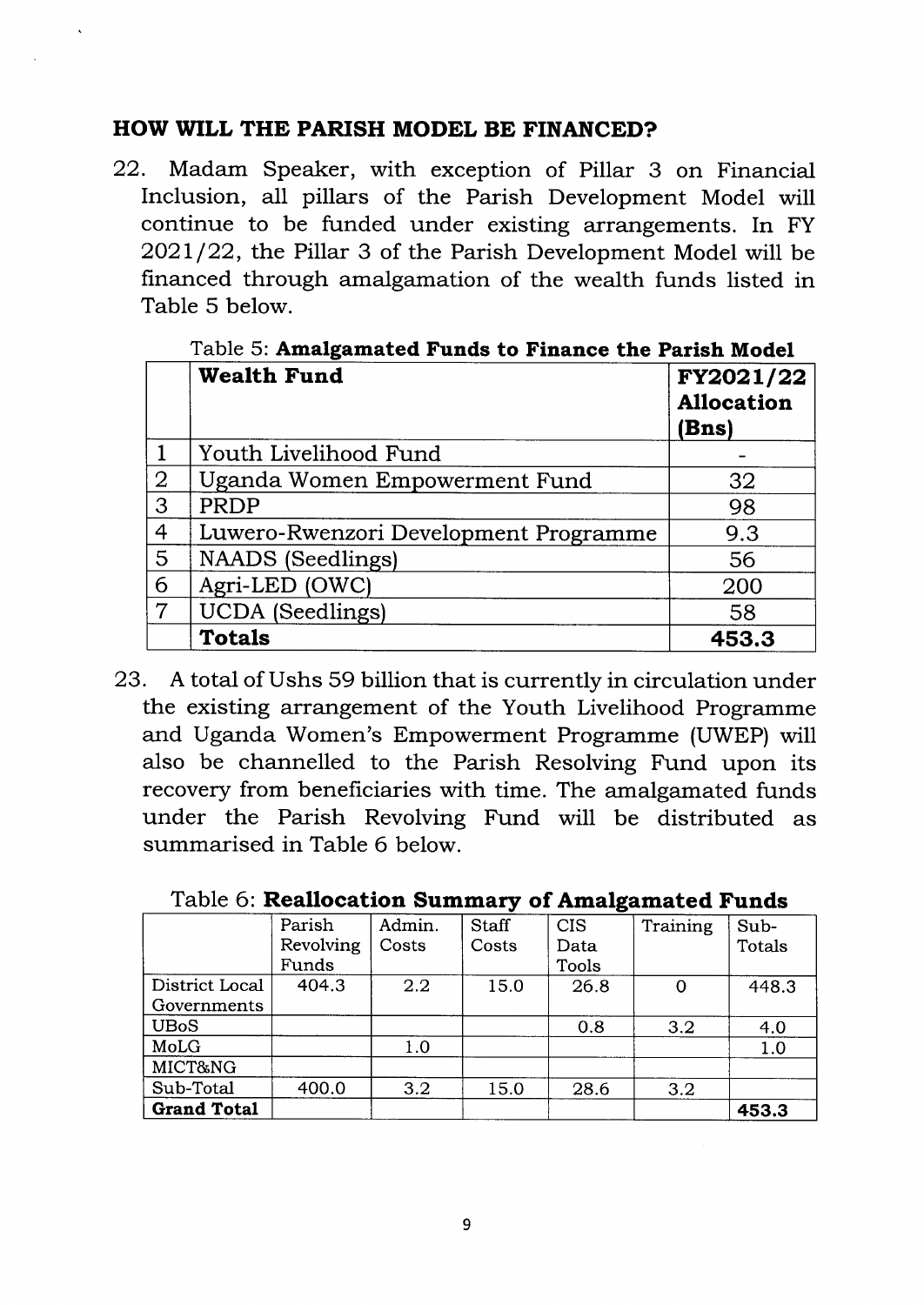### COMPASION OF THE PARISH DEVELOPMENT MODEL WITH PAST AND EXISITING WEALTH CREATION FUNDS

- 24. Madam Speaker, compared to past and existing affirmative action interventions, the Parish Development Model has the following strengths:
	- i) It is a universal programme covering all the 10,594 parishes of the country (2021 Figures). This provides for fair and equitable access to resources. In addition, District Local Governments receive a bigger resource in total than is possible under existing initiatives. For example, Soroti District (Including Soroti City) with a total of 79 parishes (and 503 villages) will receive an allocation of Ushs 3 billion under the Parish Development Model. This is far higher than what is available under existing initiatives (1.2 bn under YLP and Ushs 0.58 billion under UWEP in FY2020/21).
	- ii) It is more inclusive than existing initiatives because it caters for all interest groups in a parish (women, youth, persons with disabilities and other unspecified minority interest groups).
	- iii)It is implemented through established government structures which significantly lowers it administrative costs compared to existing arrangements of a similar nature.
	- iv) It is designed to build and develop parish institutions as opposed to simply delivering time bound intervention.
	- v) Its credit is lower than that of existing initiatives. Loans from the Parish Revolving Fund will have an interest rate of Inflation Rate+1% compared to a surcharge of  $5%$  under the Youth Livelihood Programme and a Service Fee of 5% under the Uganda Women's Empowerment Programme.
	- vi)Under the Parish Model, the funds allocated to the Parish Revolving belong to the residents of the parish and will be managed by a specialised financial institution (Parish